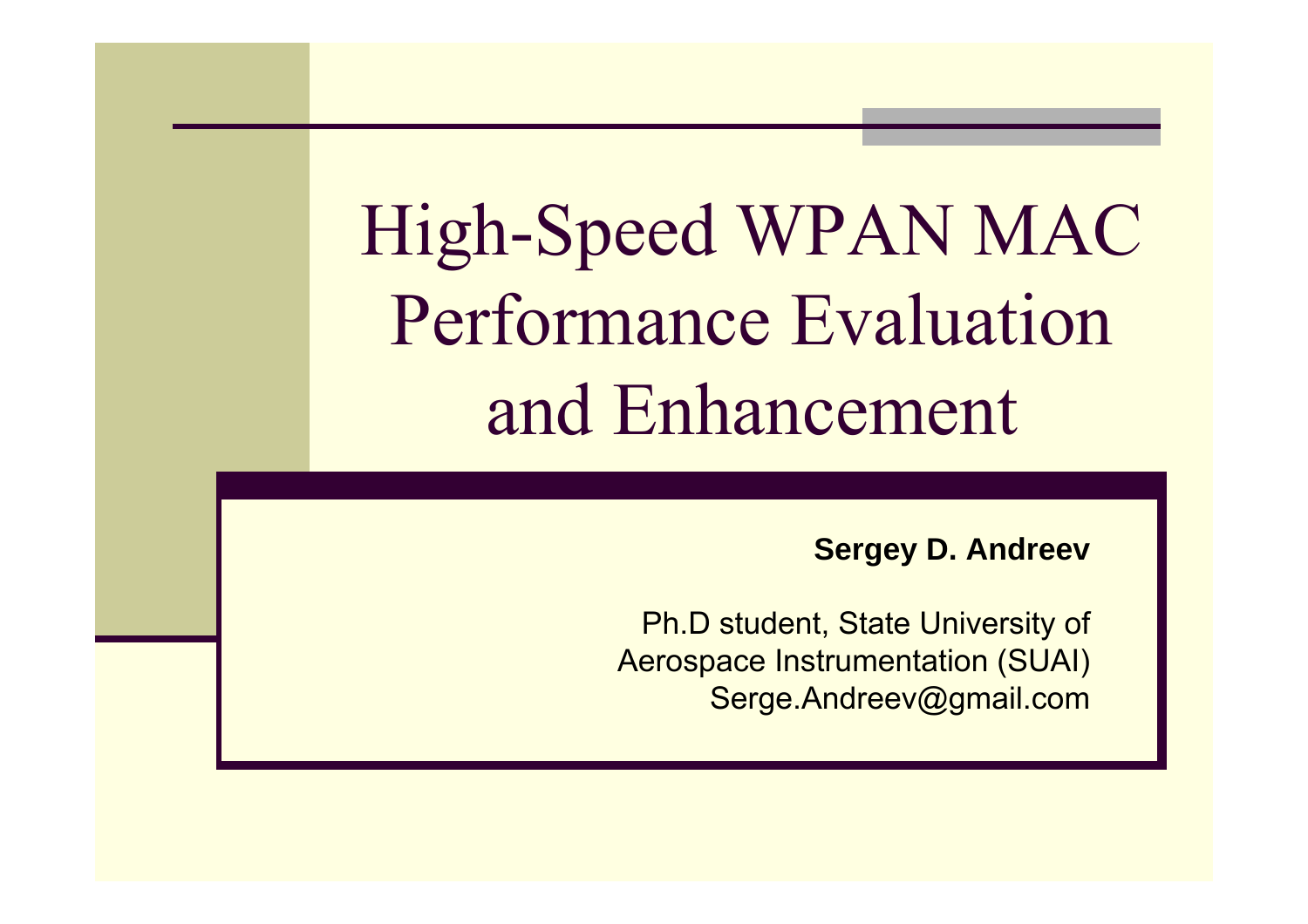#### Session Agenda

#### ■ Preamble

- MAC Sub-Layer Protocols
- Superframe Structure
- **PCA Channel Operation**
- Simple System Model
- Advanced System Model
- **Performance Optimization**
- **Noisy Channel Performance**
- Standard Enhancement
- Summary and Publications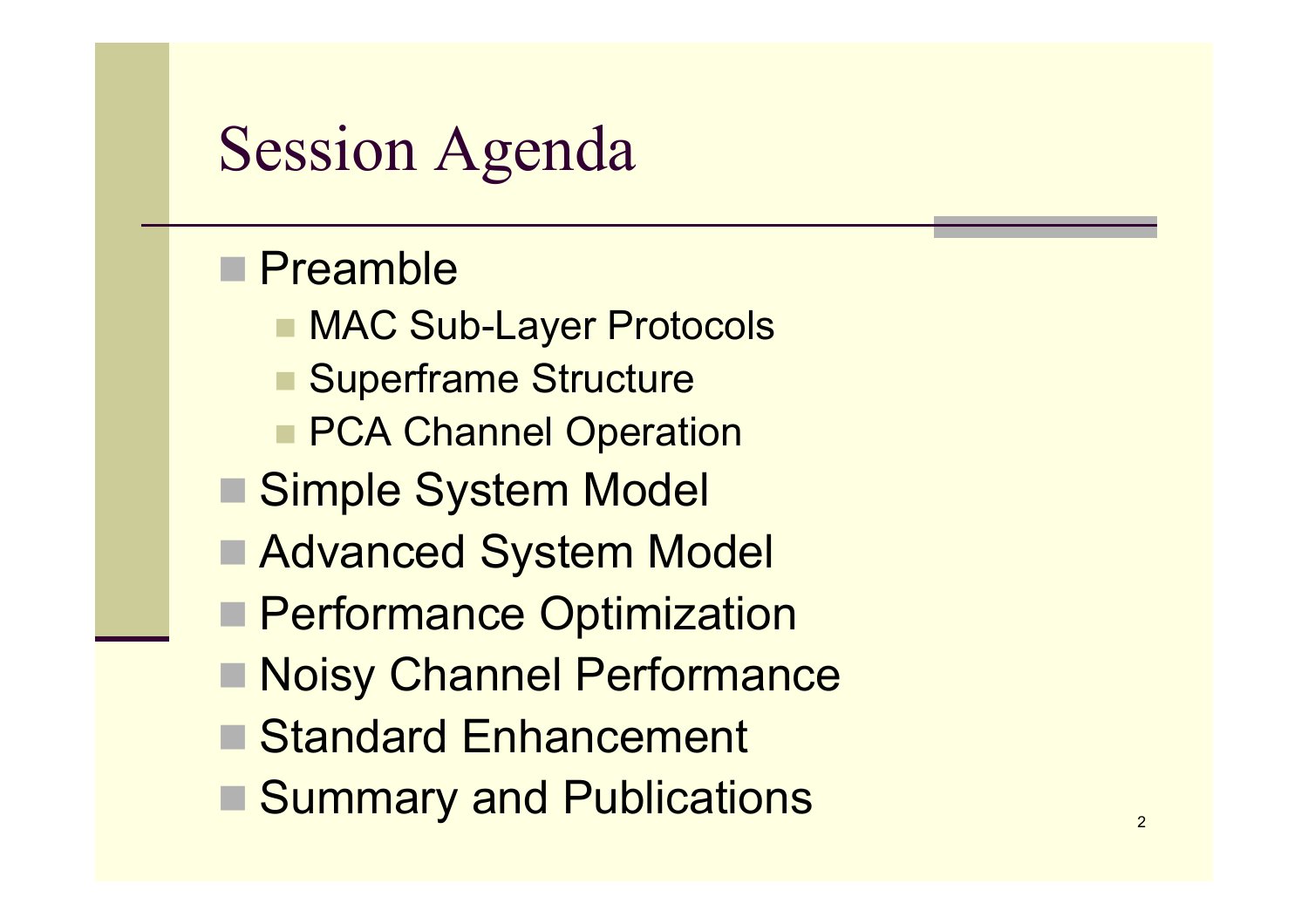# High-Speed WPAN Background

#### **Application History**  UWB PHY: WiMedia Alliance – MB-OFDM (Intel) **vs.** UWB Forum – DS-UWB(Freescale) IEEE 802.15.3a task group (TG3a) 月日 suspension MB-OFDM ECMA-368 and *http://www.ixbt.com/* ISO/IEC 26907 standardization**Characteristics**

- П MB-OFDM – up to 480 Mbps for 3m WPAN
- DS-UWB up to 1 Gbps for 1m WPAN

П

П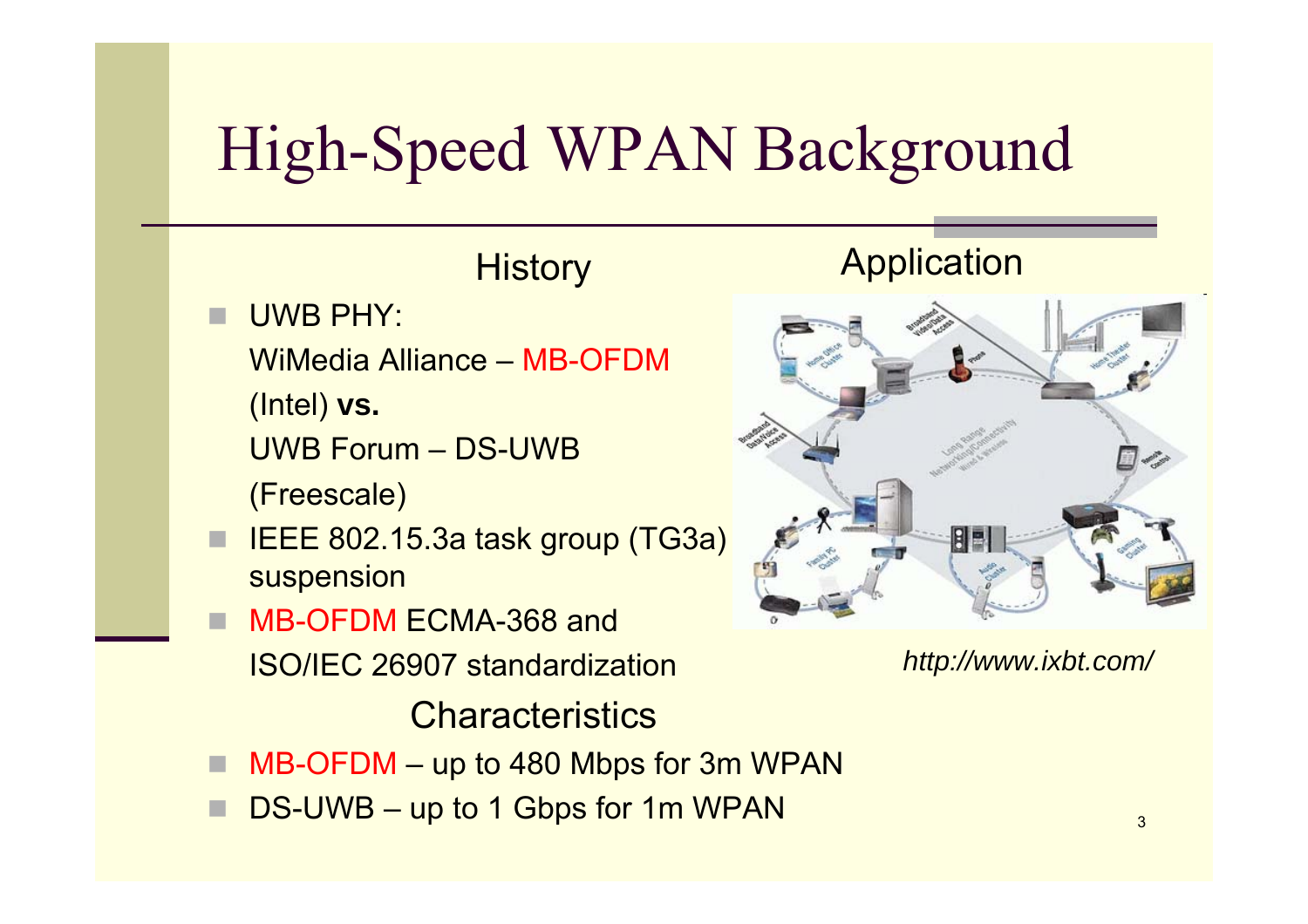#### OSI Reference Model

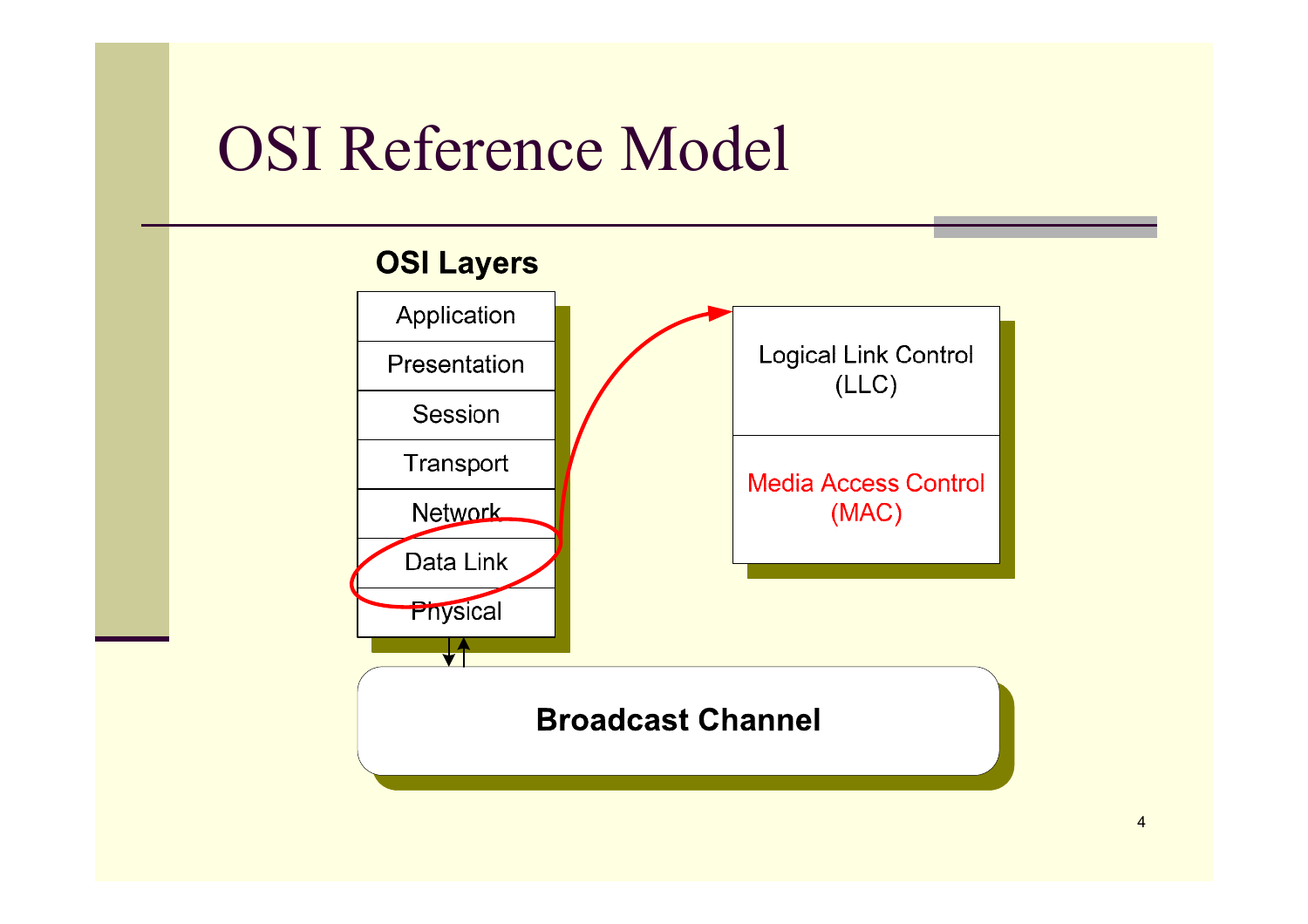#### MAC Protocols

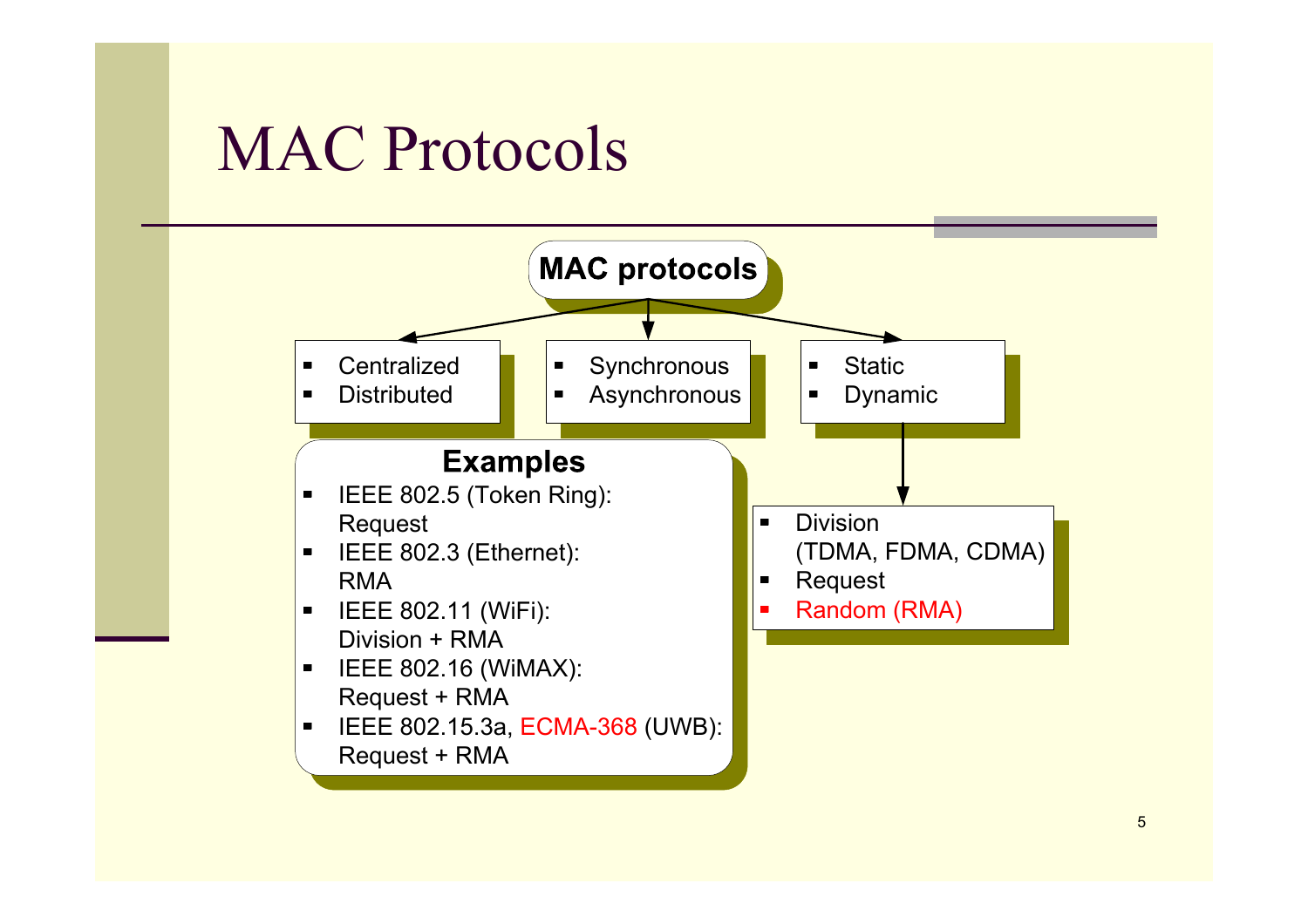#### Superframe Structure

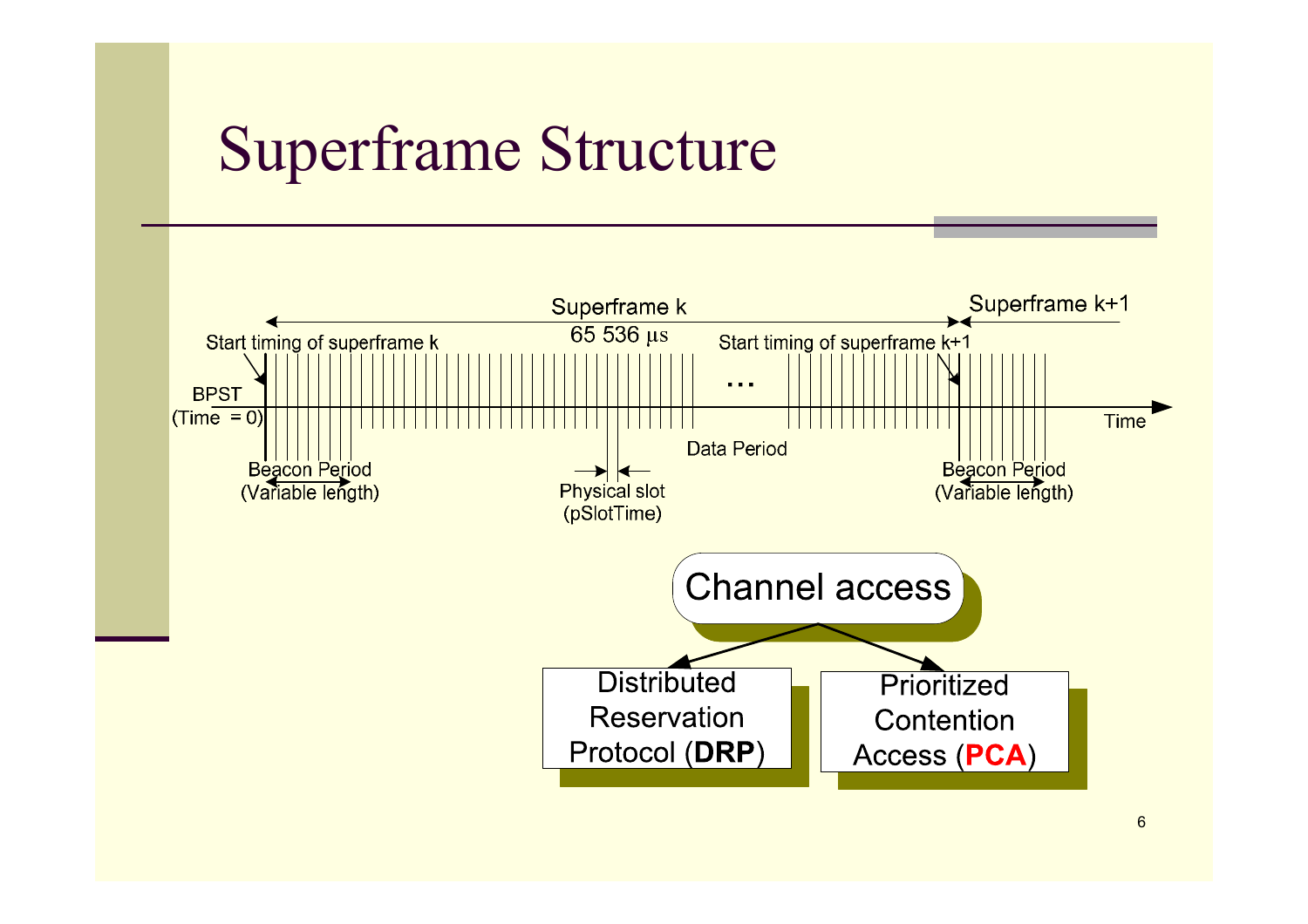#### PCA Channel Operation



7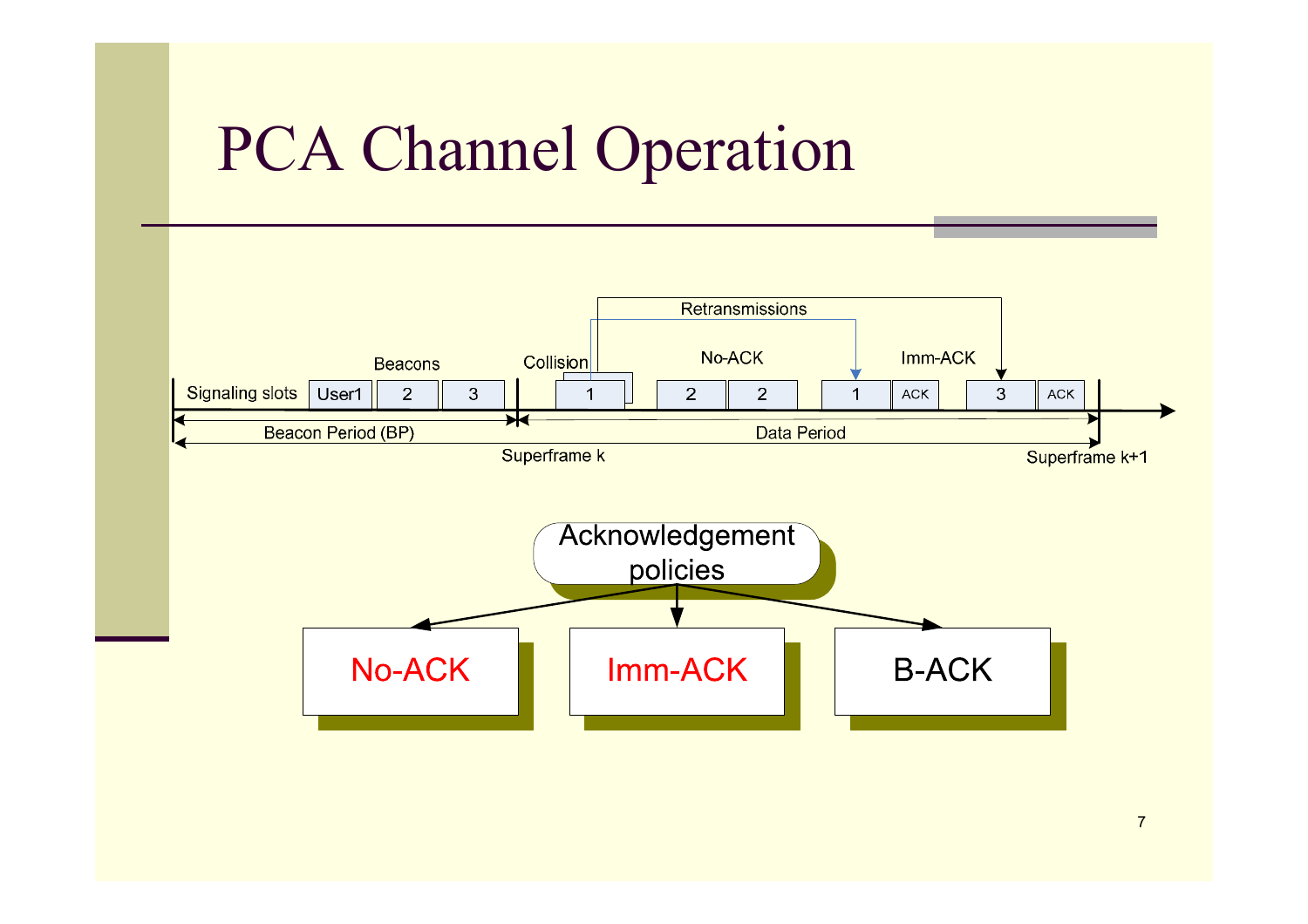#### Simple System Model

- Saturation conditions
- Noiseless channel
- No-ACK, Imm-ACK policies
- Single sender + single receiver
- System throughput (S)?
- Consider superframe regeneration
- Consider cyclic behavior

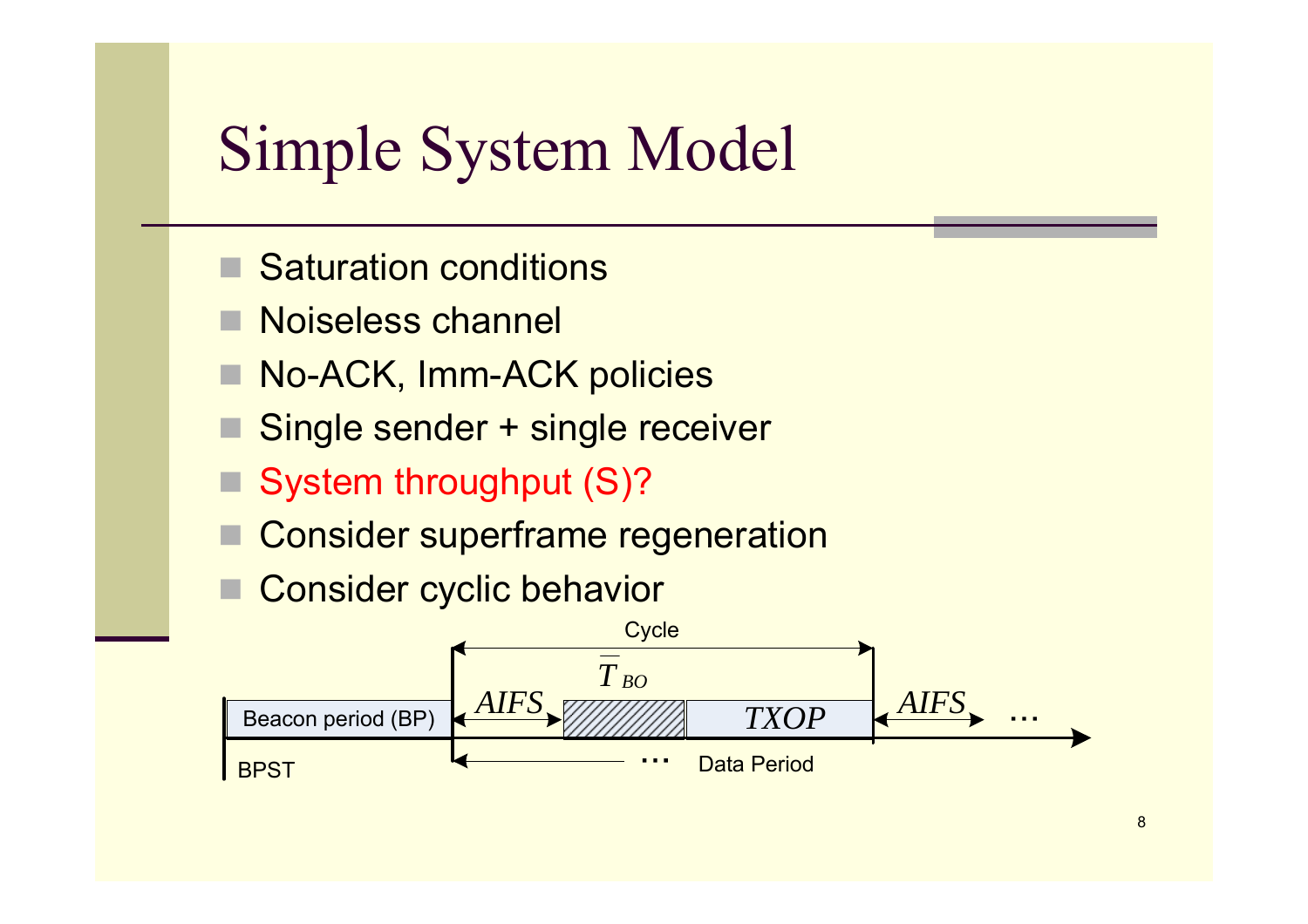#### Simple Results I: S vs. L

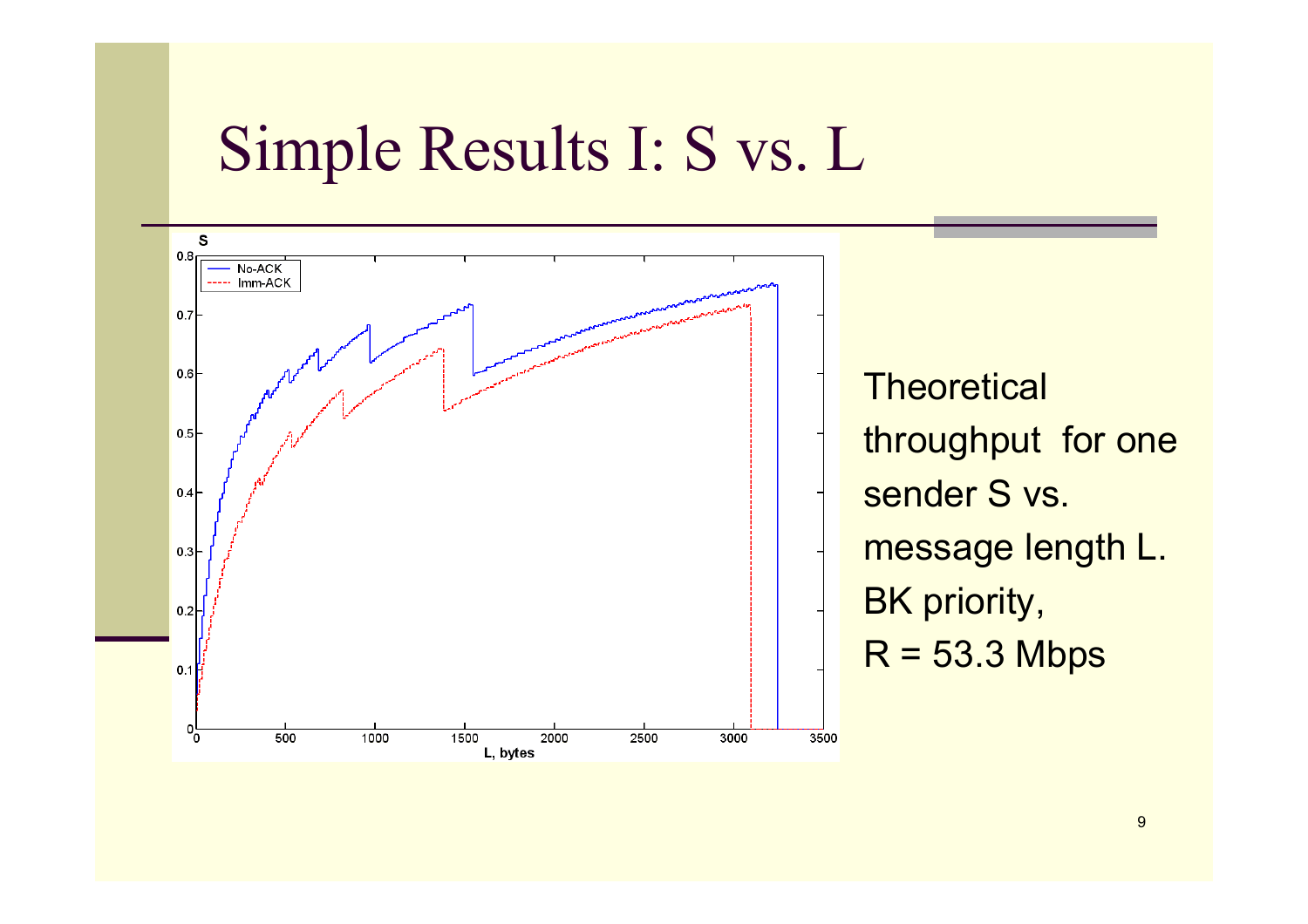#### Simple Results II: S vs. N

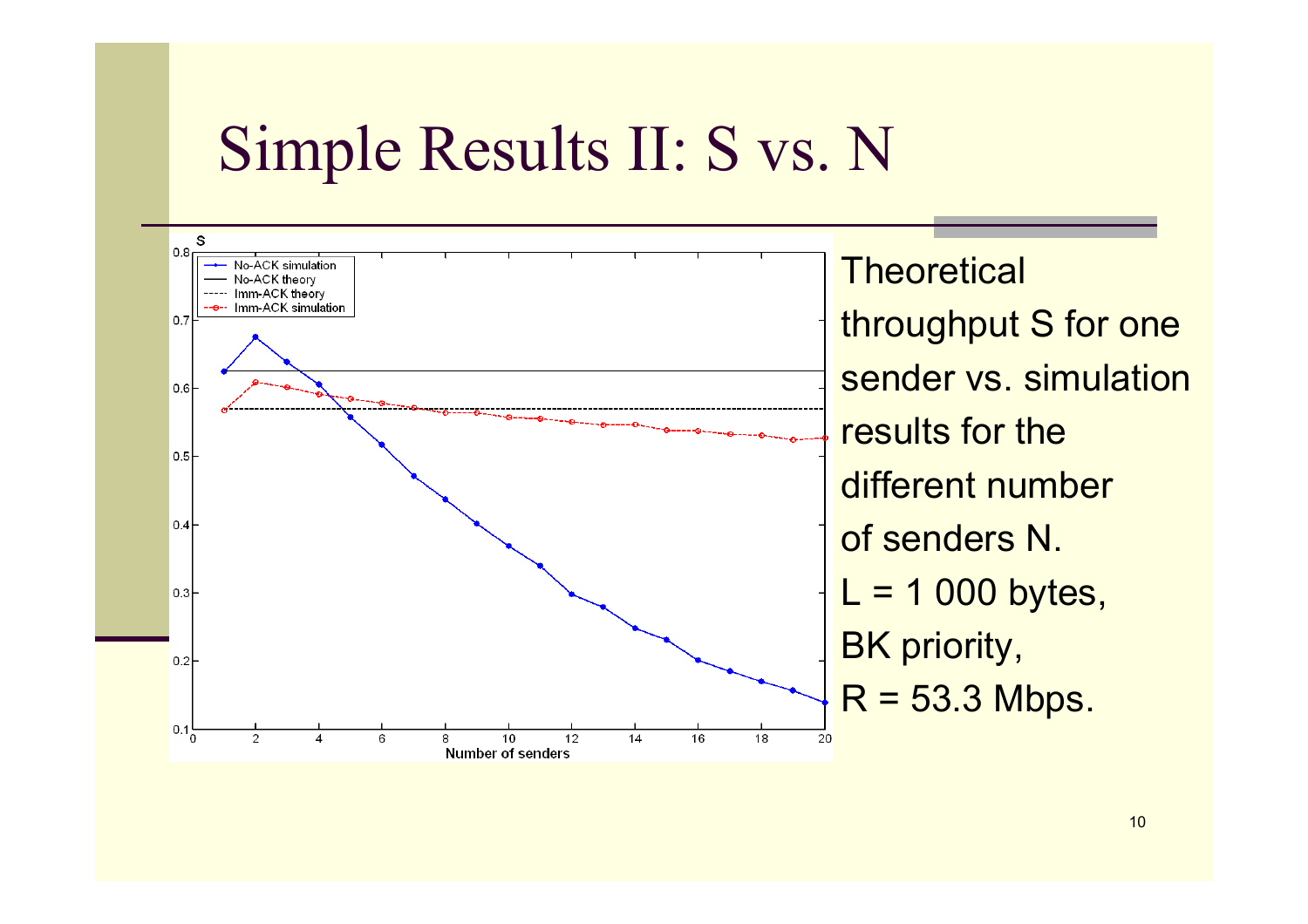#### Advanced System Model

- Message arrivals
	- Saturation conditions
	- Constant input intensity λ
- Noiseless channel
- N equivalent users
- No-ACK, Imm-ACK policies
- $\square$  System throughput (S) and initial delay (D<sub>0</sub>)?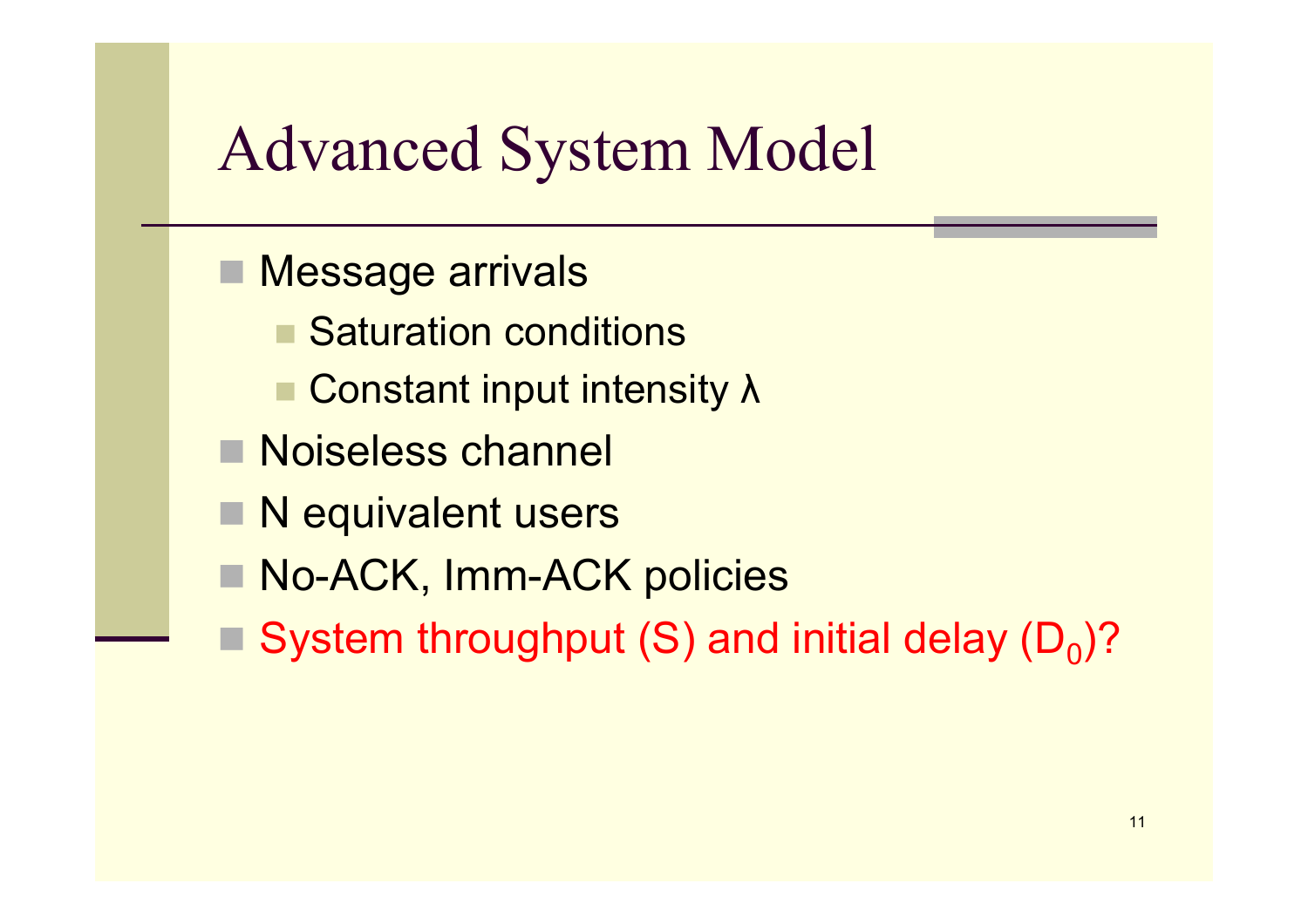#### Derivation Process

- Basic assumptions
	- **No superframe borders**
	- Non-equal slots (empty, collision, success)
	- Constant collision probability (p)
	- $\blacksquare$  Independent transmission probability  $(\blacksquare)$
- **Solve non-linear system of equalities for π**
- **Derive throughput (S) as a function of π**
- Consider asymptotic λ→0 case
- $\blacksquare$  Derive  $\mathsf{D}_{0}$  as message delay in empty system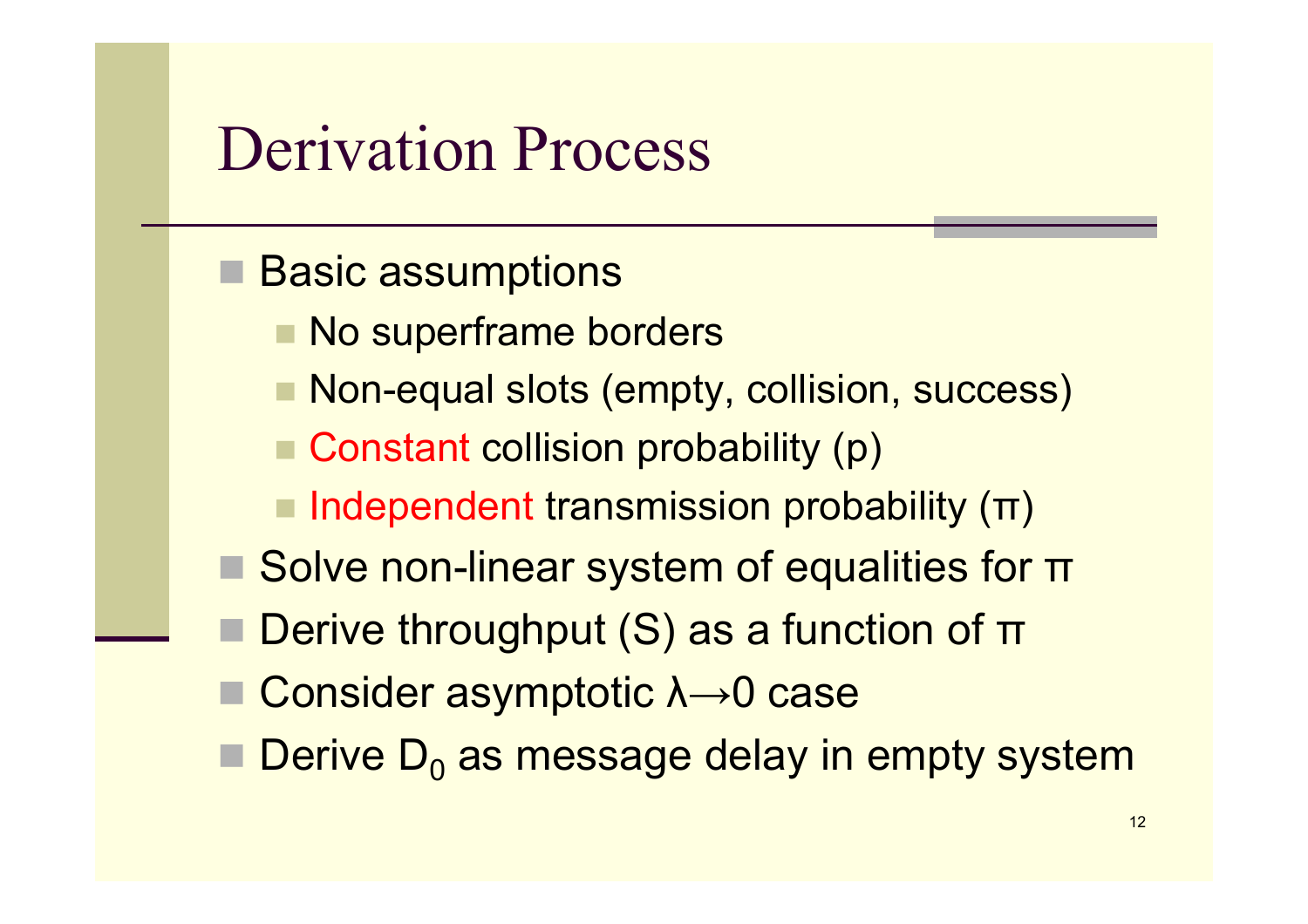#### Advanced Results I: S vs. N

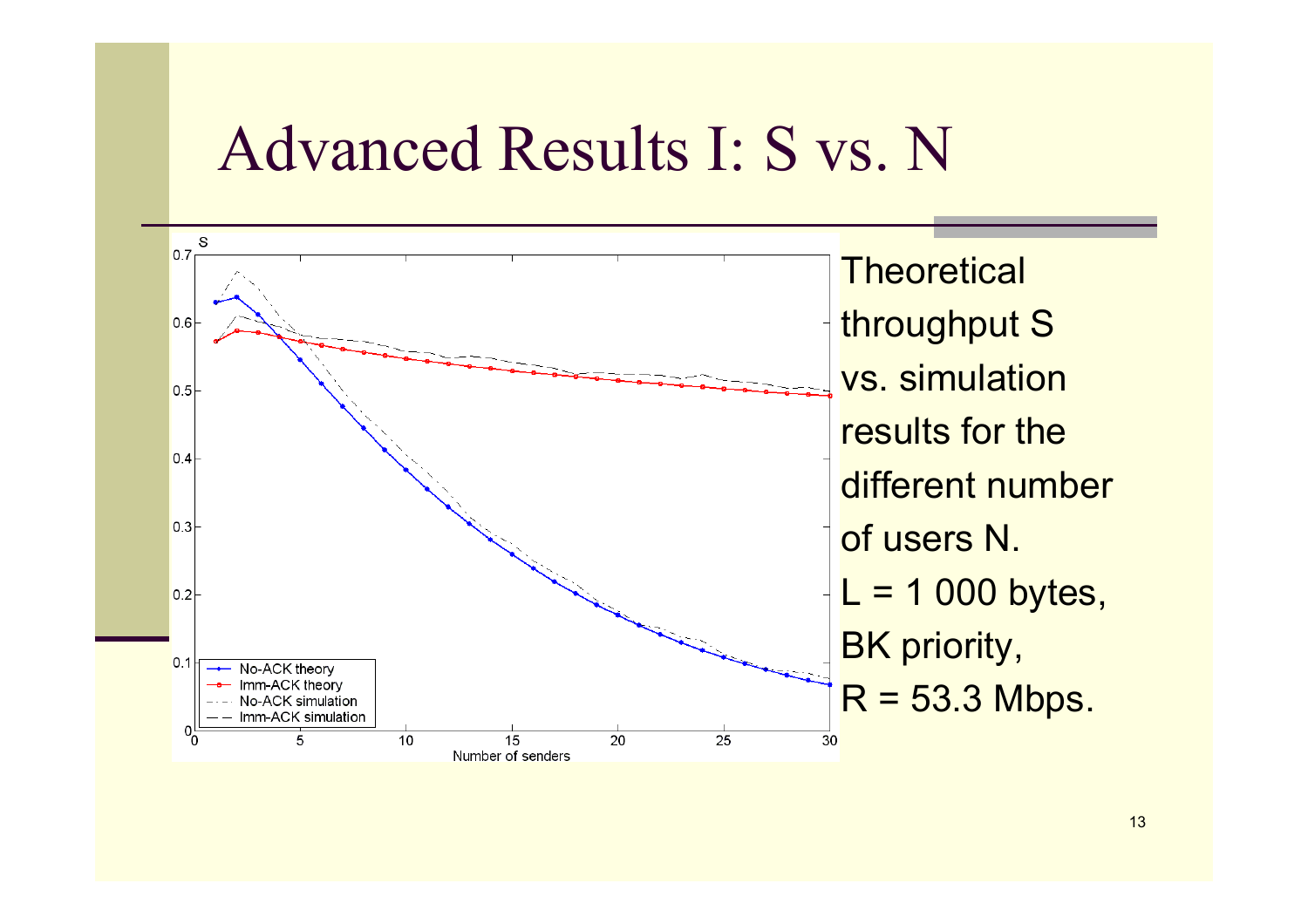# Performance Optimization

- Obtain current number of users (beacons)
- Maximize throughput function
- **Derive optimal π value**
- Find optimal backoff parameters
- Compare with existing ones
- **How does delay change?**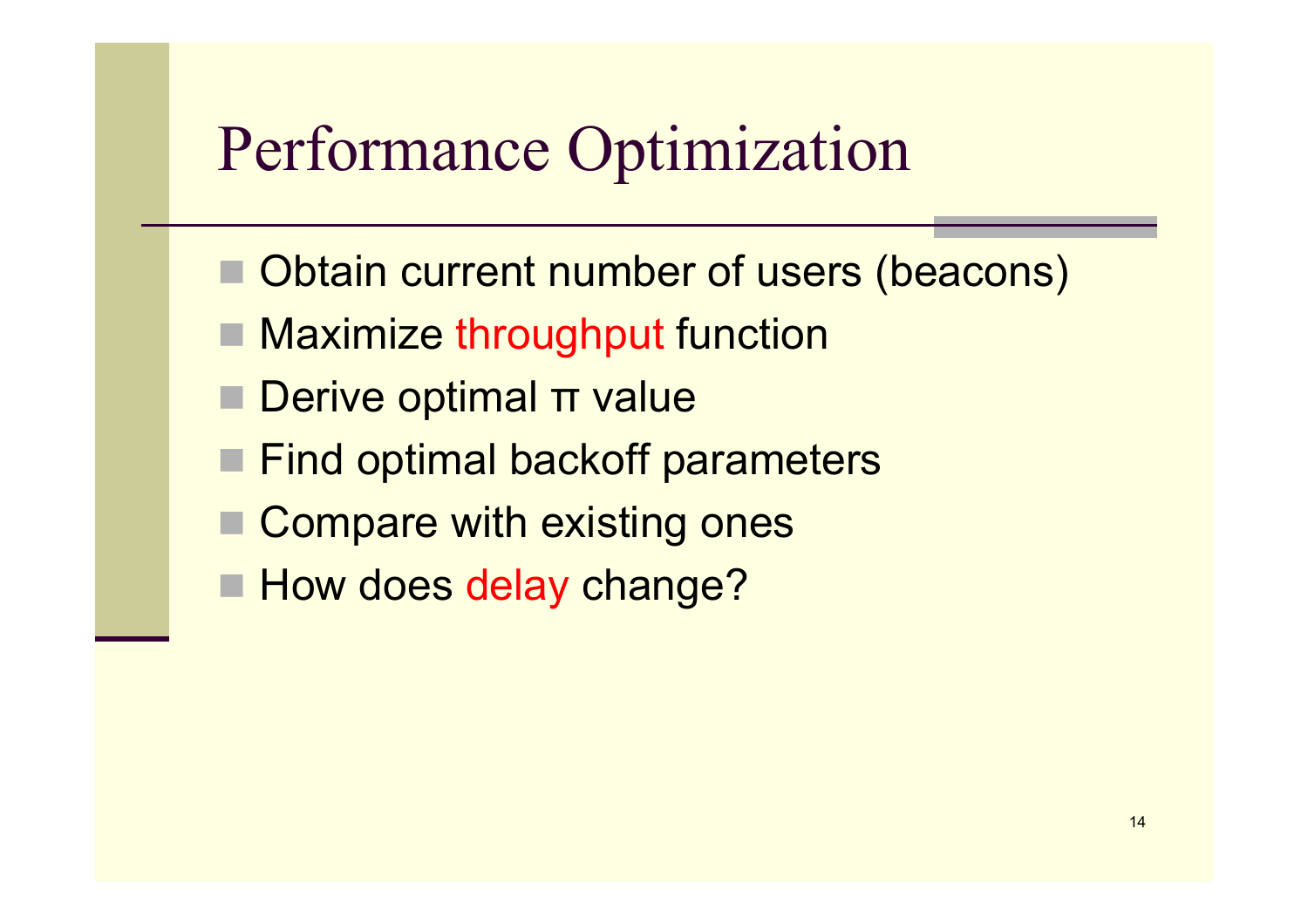#### Advanced Results II: D vs. λ

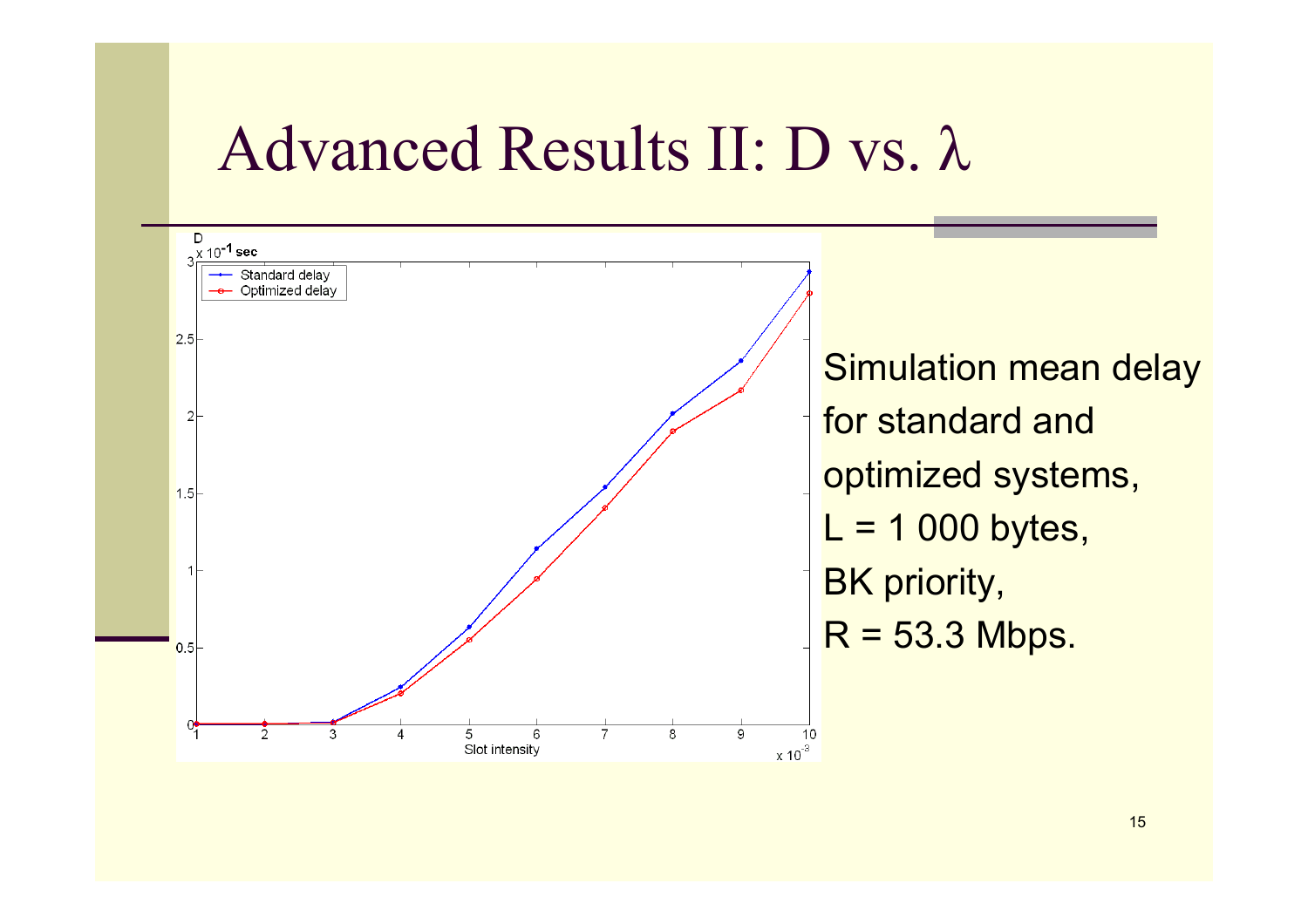#### Noisy Channel Consideration

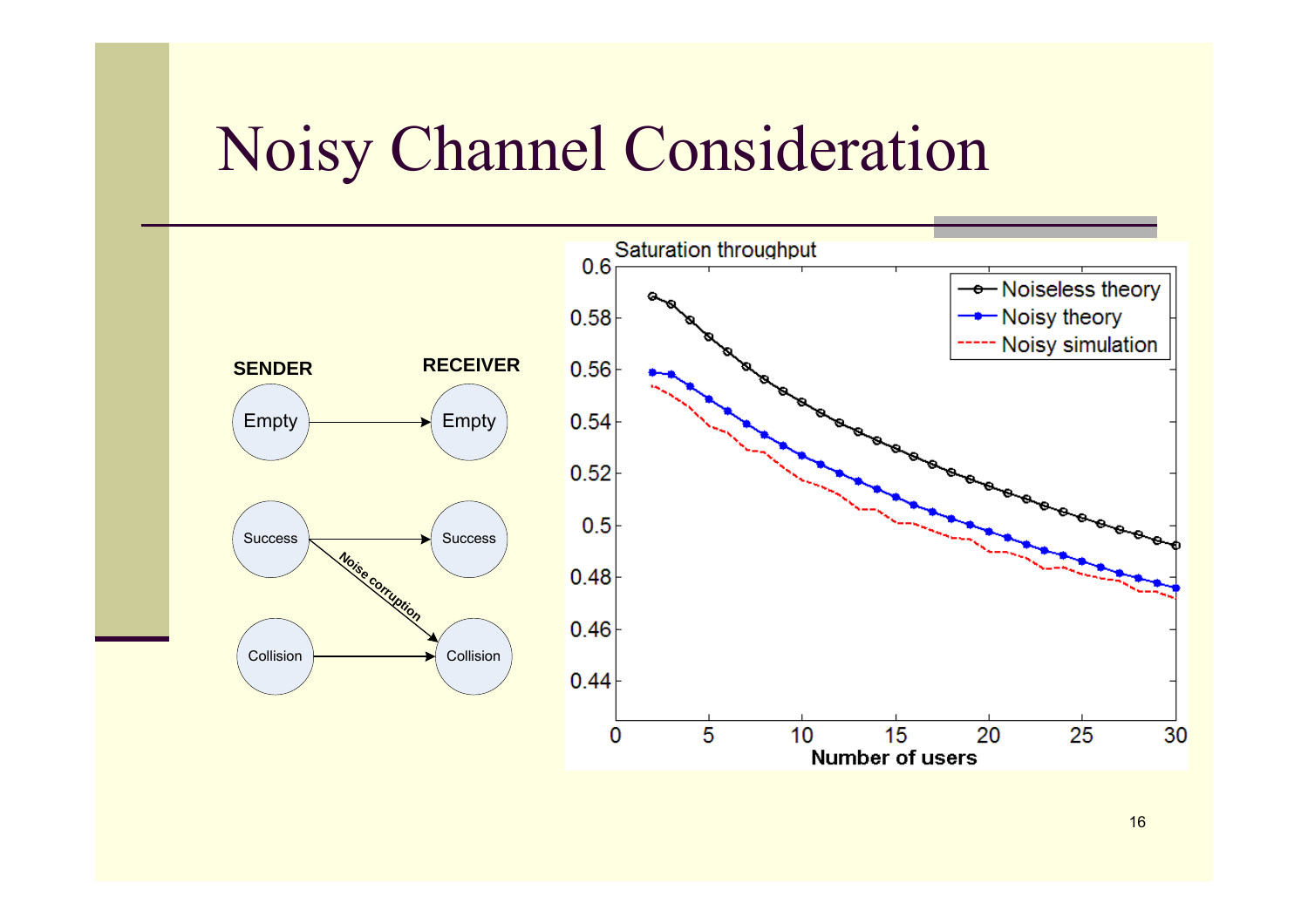## 'Negative Acknowledgements'